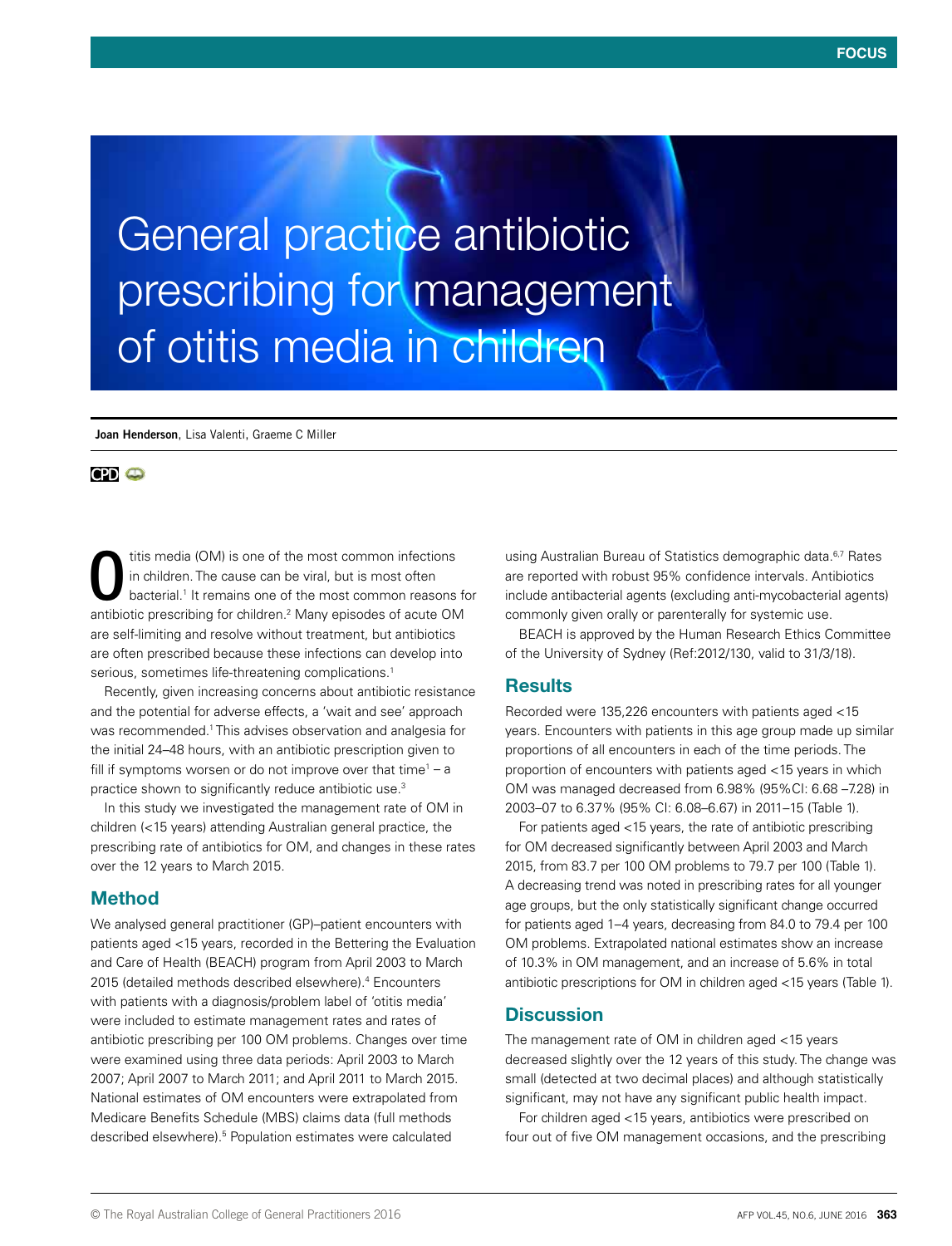rate decreased, influenced mainly by a fall in prescribing rate for children aged 1–4 years.

In the longer term, however, there appears to have been no real change over the past 25 years. The 2011–15 result did not differ significantly from the antibiotic prescribing rate for OM (77.6; 95% CI: 74.9–80.2) reported in the Australian Morbidity and Treatment Survey (AMTS) 1990–19918 (method comparable to BEACH), or from the BEACH result for 1998–2000 of 77.5 (75.6– 79.4).<sup>9</sup> The 2003–07 rate was higher than the rates for these earlier time points but again, although statistically significant, does not appear to have had any real impact in the long term.

Potentially of public health significance is the estimated 5.6% increase in actual numbers of prescriptions for antibiotics for the management of OM. Over the study period the proportion of children aged <15 years in the Australian population decreased by one percentage point but in terms of actual persons, increased by approximately 350,000.<sup>6,7</sup> An associated increase in the GP

attendance rate led to an increase in GP consultations. While the management rate of OM decreased slightly, the number of encounters where OM was managed, and the number of antibiotics prescribed, increased. Per 100 children in the population, however, the estimated rate of OM managed with an antibiotic did not change over the study period.

The provision of antibiotics for OM may be patient/parent driven and for a variety of reasons – children in pain,<sup>2</sup> parental expectation and belief that pain management alone is insufficient.10 Information and education about the implications of antibiotic use can alter some of these behaviours and expectations. A German study found that antibiotics for children with OM are prescribed about three times more often than expected by their parents.<sup>11</sup> In older international studies, the 'wait and see' scenario resulted in a reduction of actual antibiotic use (24%12 and 44%13 of patients/parents provided prescriptions).

| Table 1. Management of otitis media (OM) and antibiotic prescribing (95% CIs) for OM in patients <15 years 2003-07 to 2011-15 |  |  |  |  |  |  |
|-------------------------------------------------------------------------------------------------------------------------------|--|--|--|--|--|--|
|                                                                                                                               |  |  |  |  |  |  |
|                                                                                                                               |  |  |  |  |  |  |

|                                                                                                                | Apr 2003 - Mar 2007                         | Apr 2007 - Mar 2011                  | Apr 2011 - Mar 2015                       |  |  |
|----------------------------------------------------------------------------------------------------------------|---------------------------------------------|--------------------------------------|-------------------------------------------|--|--|
| Number of encounters with children in BEACH                                                                    | 45,283                                      | 45,295                               | 44,648                                    |  |  |
| Proportion of BEACH encounters where OM was<br>managed                                                         | 6.98%<br>$(6.68 - 7.28)^{6}$                | 6.56%<br>$(6.28 - 6.85)$             | 6.37%<br>$(6.08 - 6.67)^{s}$              |  |  |
| Annual number of MBS encounters with children                                                                  | 13,902,035                                  | 15,739,162                           | 16,820,448                                |  |  |
| *Estimated annual number of times OM managed in<br>children in Australia                                       | 970.000<br>(930,000-1,010,000) <sup>§</sup> | 1.030.000<br>$(990,000 - 1,080,000)$ | 1.070.000<br>$(1,025,000-1,120,000)^{6}$  |  |  |
| Number of children <15 years in Australian population<br>(ABS)                                                 | (June 2005)<br>4,023,372                    | (June 2009)<br>4,184,639             | (June 2013)<br>4,370,858                  |  |  |
| <sup>†</sup> Estimated annual management rate of OM<br>per 100 children in Australian population               | 24.1<br>$(23.1 - 25.2)$                     | 24.7<br>$(23.6 - 25.8)$              | 24.5<br>$(23.4 - 25.7)$                   |  |  |
| Number of BEACH encounters with OM managed<br>for children with 1+ prescribed antibiotic                       | 3,160                                       | 2,973                                | 2,845                                     |  |  |
| Proportion of BEACH encounters with OM managed<br>for children with $1+$ prescribed antibiotic<br>$<$ 15 years | 83.7 (82.2-85.1)                            | 81.8 (80.2-83.3)                     | 79.7 (78.0–81.4) <sup>§</sup>             |  |  |
| $<$ 1 year                                                                                                     | 79.5 (75.1-83.9)                            | 80.1 (75.7-84.4)                     | 75.3 (70.4-80.3)                          |  |  |
| $1-4$ years                                                                                                    | 84.0 (82.1-86.0) <sup>§</sup>               | 80.4 (78.4-82.5)                     | 79.4 (77.2-81.5) <sup>§</sup>             |  |  |
| 5-14 years                                                                                                     | 84.4 (82.3-86.6)                            | 84.6 (82.3-87.0)                     | 81.9 (79.3-84.5)                          |  |  |
| *Estimated annual OM encounters with children where<br>antibiotic prescribed for OM <sup>‡</sup>               | 810,000<br>(800,000-825,000) <sup>§</sup>   | 845,000<br>$(830,000 - 860,000)$     | 855,000<br>(835,000-870,000) <sup>§</sup> |  |  |
| <sup>†</sup> Estimated annual rate of OM being managed with an<br>antibiotic per 100 children in population    | 20.2<br>$(19.8 - 20.5)$                     | 20.2<br>$(19.8 - 20.6)$              | 19.5<br>$(19.1 - 20.0)$                   |  |  |

*\*Estimated using Medicare Benefits Schedule statistics for the third year of each four-year period*

*† Estimated using Australian Bureau of Statistics Australian demographic statistics*

*‡ Rounded to the nearest 5000* 

*§ Statistically significant difference (non-overlapping 95% CIs)*

*BEACH, Bettering the Evaluation and Care of Health; CI, confidence interval; MBS, Medicare Benefits Schedule*